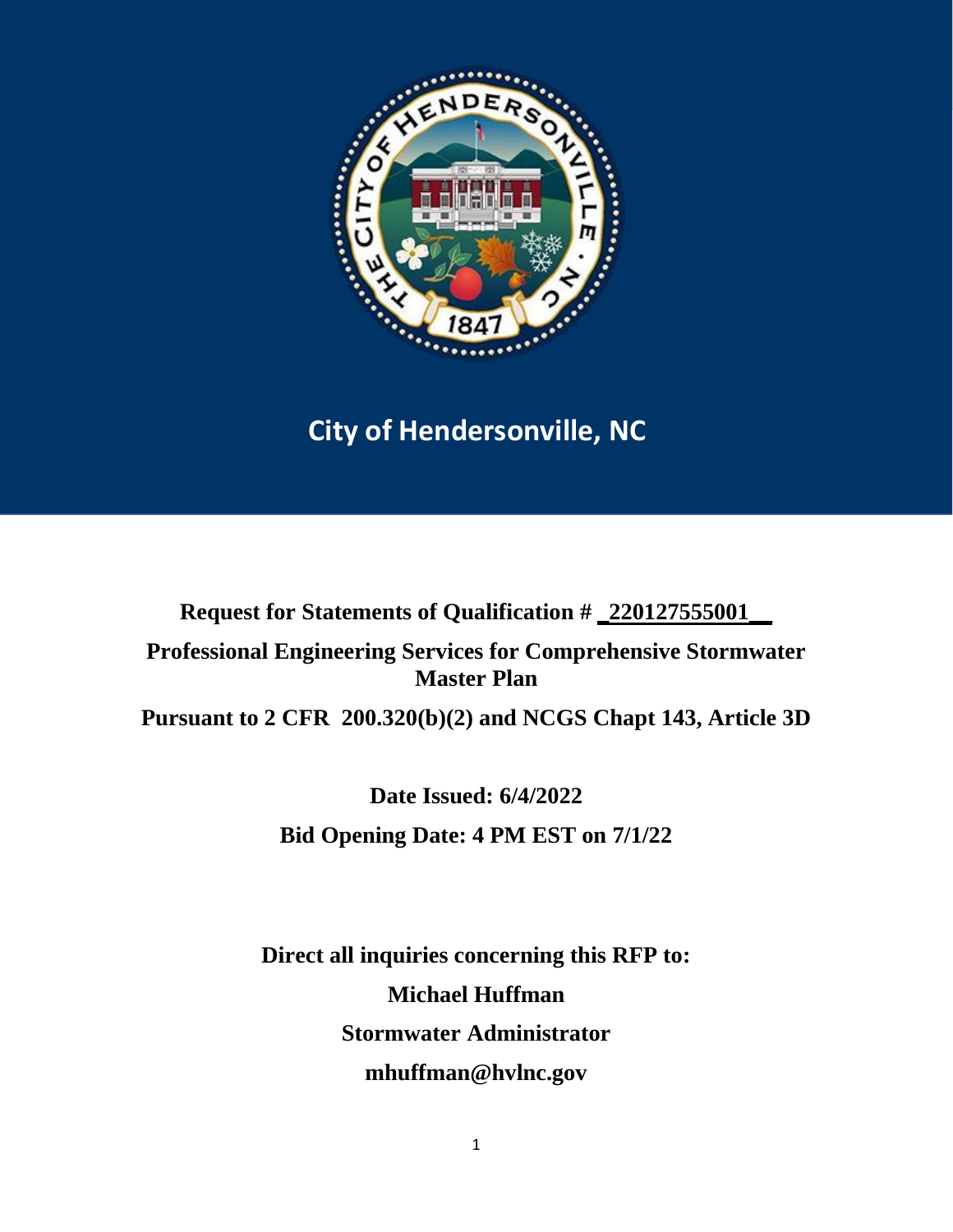

#### TABLE OF CONTENTS

| $\mathbf{L}$ and $\mathbf{L}$ |  |
|-------------------------------|--|
| $\mathbf{H}$ , $\mathbf{H}$   |  |
|                               |  |
|                               |  |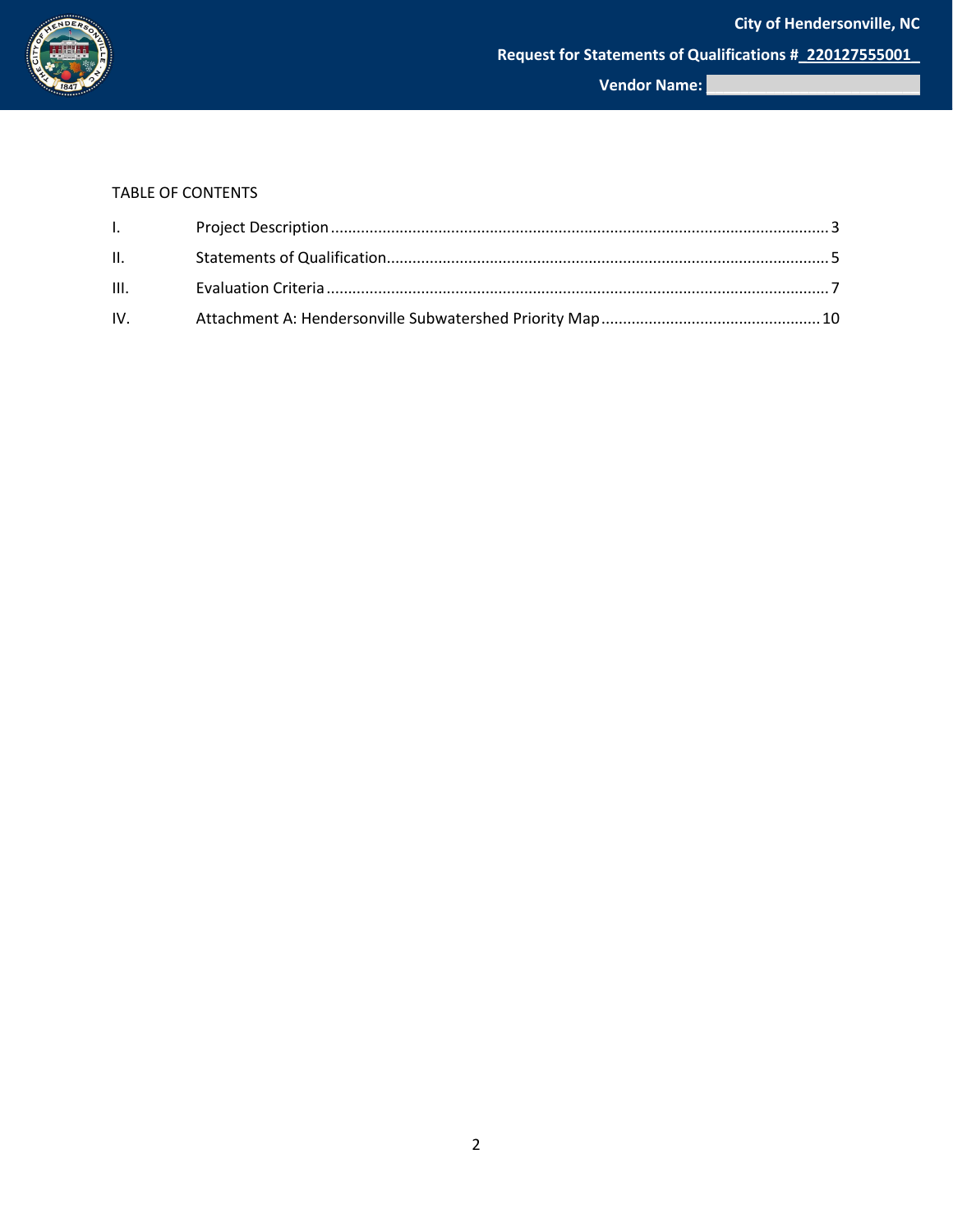

**Request for Statements of Qualifications #\_220127555001\_**

**Vendor Name: \_\_\_\_\_\_\_\_\_\_\_\_\_\_\_\_\_\_\_\_\_\_\_\_\_**

### <span id="page-2-0"></span>I. Project Description

Responding firms should be licensed North Carolina Professional Engineers

The City of Hendersonville's Stormwater Division (the "City") is seeking proposals from qualified firms (the "Consultant") with expertise in stormwater master planning, hydraulic and hydrologic modeling, CIP development and prioritization, as well as funding identification, funding application development, grant execution and closeout consistent with the requirements of various federal, state, and local funding programs. Respondents are obligated to comply with applicable federal, state, and local laws and regulations, in addition with the City of Hendersonville procurement policies and procedures. The City is seeking SOQs to identify the best qualified firm to provide professional engineering services determined to be the most advantageous to the City, related to comprehensive stormwater master planning, funding acquisition, and design and constructions administration and reporting services as directed by the City. The proposed scope of services under this RFQ is broad so that as the City determines to move ahead with stormwater master planning and implementation over the next five (5) years this may be accomplished through a single firm. The City believes that this will provide consistency and economic efficiencies in the adoption and implementation of the stormwater master plan over a multi-year period.

Because state and federal funds may be used to fund any or all of the services eligible to be provided under this RFQ for the chosen firm, all responding firms are required to comply with the requirements of the 2 CFR Part 200 Uniform Administrative Requirements, Cost Principles, and Audit Requirements for Federal Awards ("Uniform Guidance"), in addition to the North Carolina Mini-Brooks Act found at North Carolina General Statutes, Chapter 143,Article 3D in responding to this RFQ, including but not limited to the identification of subconsultants and subcontractors as a part of the response to this RFQ.. Firms should familiarize themselves with the requirements of these applicable laws. Additionally, because each funding source (federal, state or private) for each service will likely have differing professional service and construction contracting and construction administration and reporting requirements, separate contracts will be entered with the chosen firm as the City decides to proceed with the different services listed in the proposed scope of services for this RFQ.

#### **Background and Overview**

The City's Stormwater program has been in place for 15 years. To date the City has completed the following stormwater planning and assessment projects: Two (2) stormwater master plans: [Wash Creek Stormwater Master Plan \(2019\)](https://www.hendersonvillenc.gov/sites/default/files/uploads/stormwater-materials/final_wash_creek_stormwater_master_plan_20190517.pdf) and [Brittain Creek Stormwater Master Plan \(2011\);](https://www.hendersonvillenc.gov/sites/default/files/uploads/stormwater-materials/britton_creek_stormwater_masterplan_final.pdf) [A Stormwater Utility and Rate study \(2021\);](https://www.hendersonvillenc.gov/sites/default/files/uploads/stormwater-materials/hendersonville_stormwater_enterprise_fund_fee_study_final.pdf) Two (2) phases of an Asset Inventory and Assessment of all City maintained stormwater infrastructure; CCTV inspection of City maintained stormwater lines >18" in diameter. The City is now interested in developing a comprehensive Stormwater Master Plan (SWMP). The development of the SWMP will include,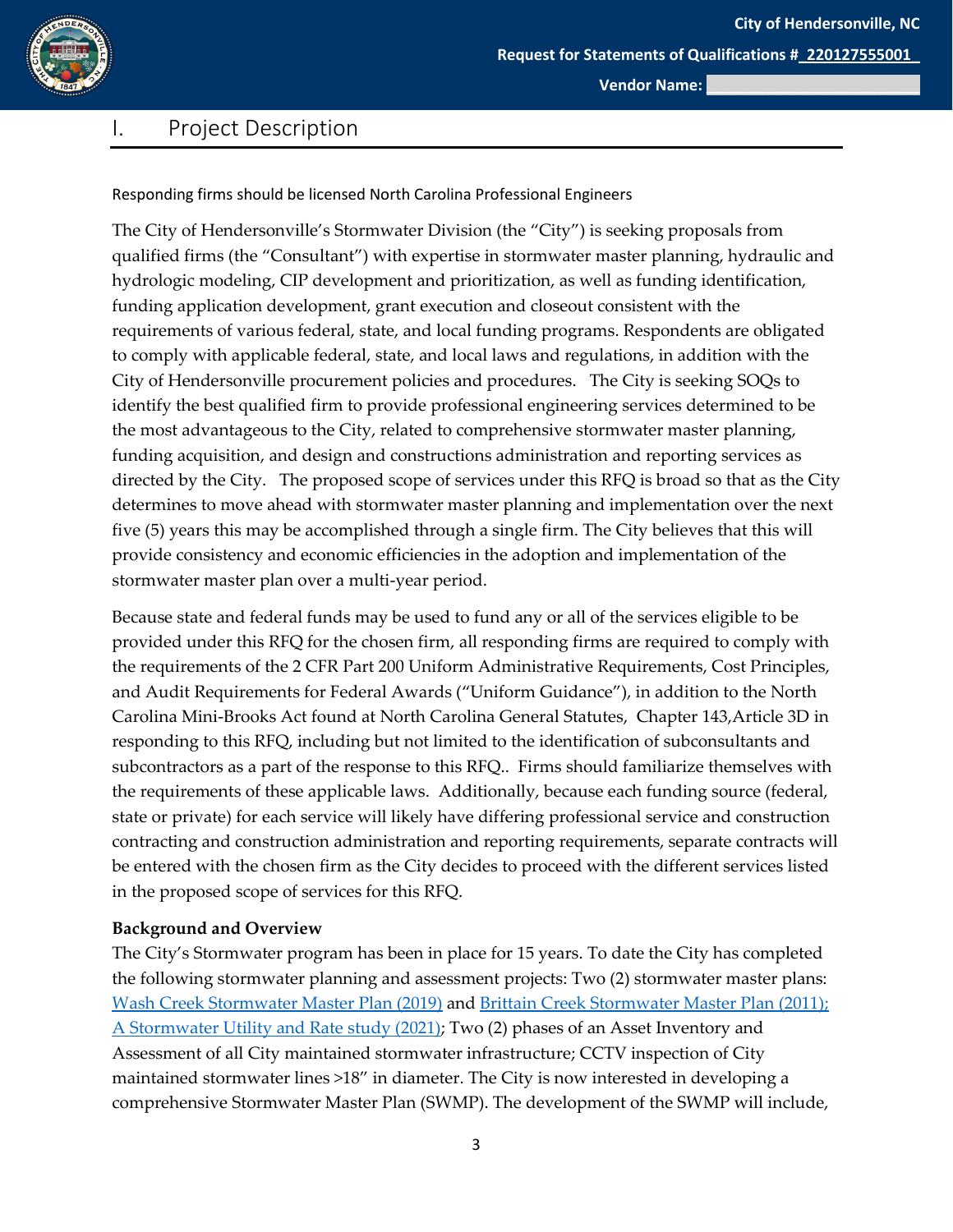

but is not limited to the following, evaluate areas where stormwater systems, both manmade and natural, are deficient, identify and prioritize system improvements, develop a standard priority rating system for stormwater capital projects, conduct watershed assessments and stormwater modeling, identify opportunities for system retrofits using traditional and green infrastructure, evaluate stream and wetland restoration opportunities, and identify hazard mitigation projects. Identified projects will be developed and ranked in order of highest priority based on factors including condition, criticality of failure, likelihood of failure, potential to help alleviate flooding, possible water quality improvements, and benefit to the community (including priority for underserved communities). The SWMP will compare the cost of these projects to the City's stormwater budget and define an implementation schedule for the defined projects.

The SWMP will provide the City with a 10-year Stormwater Capital Improvement Plan to implement high priority stormwater projects in a systematic and cost-effective manner. The SWMP will also be used as a tool to secure available State, Federal and private funds to help implement identified stormwater projects. All grants require a planning document that identifies the needs and costs of the proposed improvements. In addition to these planning efforts, qualified applicants will be expected to assist the City in applying for grant funding through the American Recovery Plan Act (ARPA), Building Resilient Infrastructure and Communities Grant Program (BRIC), NC Land and Water Fund (NCLWF), NC-319 Nonpoint Source, Water Resource Development Grant (WRDG), and other available federal, state, and local funding programs. It is the intent of the Request for Qualifications to select an experienced professional consulting firm best qualified to develop a comprehensive stormwater master plan and advise and support the development, submission, and execution of various funding programs over a five-year period.

It is anticipated comprehensive professional engineering services will be required to accompany the preparation and administration of the identified grants and should be accounted for in the submission of the proposal, including design and construction administration as directed by the City and as allowed by federal and state law. Areas of initial interest include stormwater infrastructure replacements/improvements, stormwater infrastructure retrofits, water quality improvement projects, and flood mitigation projects.

The scope of services includes, but is not limited to the following (The City reserves the right to proceed with all, part, or none of the services listed, in the City's sole and absolute discretion.):

- Stormwater Master Planning
- Hydraulic and Hydrology modeling by drainage basin (open and closed system)
- Storm drainage system design and rehabilitation
- Stormwater system retrofit and green infrastructure design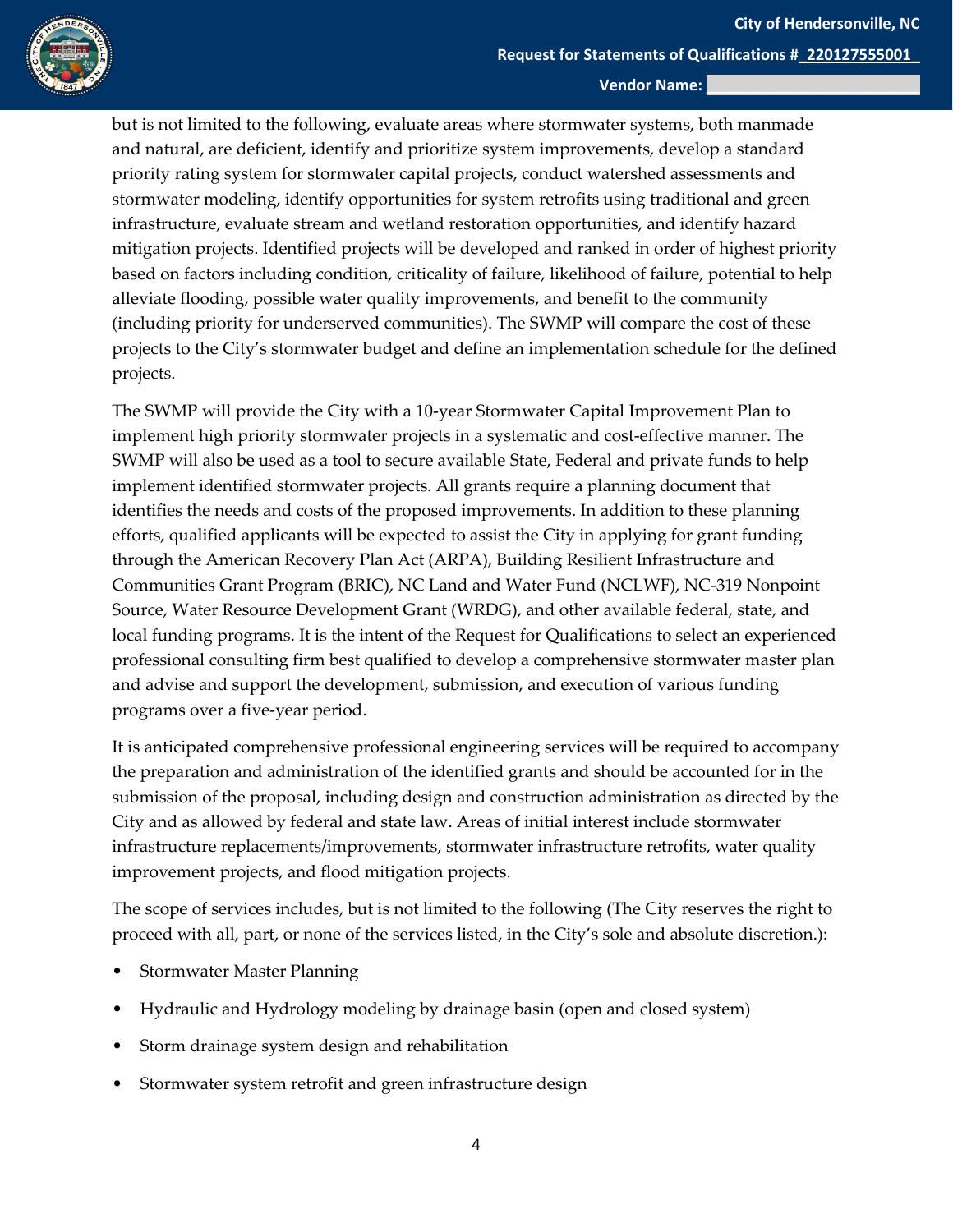

- Priority rating system for identified projects development
- Development of planning level conceptual stormwater improvement projects and cost estimates
- Development of capital improvement plans that takes into consideration the City's stormwater fee collection and capital budget for prioritized stormwater improvement projects.
- Identification of funding opportunities including public and private grants and loans
- Development of pre-applications and applications for funding
- Advising the City on funding strategies
- Assisting in managing grants and projects funded by those grants
- Conducting preliminary engineering studies, surveys, or environmental investigation
- Assisting with easement and property acquisition for stormwater projects
- Development of conceptual level and preliminary construction cost estimates/benefit cost analysis
- Development of engineered design plans and specifications per funding application requirements.
- Construction administration services as allowed by applicable law.

**SPECIAL NOTE: Responding firms should be licensed North Carolina Professional Engineers, and should have demonstrated experience and ability in applying for and administering private, state and federal grants and loans, and the compliance with contracting, procurement, and construction administration and reporting requirements under both state and federal law and private grant requirements.**

### <span id="page-4-0"></span>II. Statements of Qualification

The format of the SOQs shall be submitted per the responding firm's judgment. In general, SOQs shall be organized in a manner that will facilitate the evaluation of the responding firm and should specifically address each evaluation criteria. Additional information beyond what is listed for each criterion in the preceding section that is deemed relevant may also be submitted. **The SOQ shall be no more than 20 pages in total length.**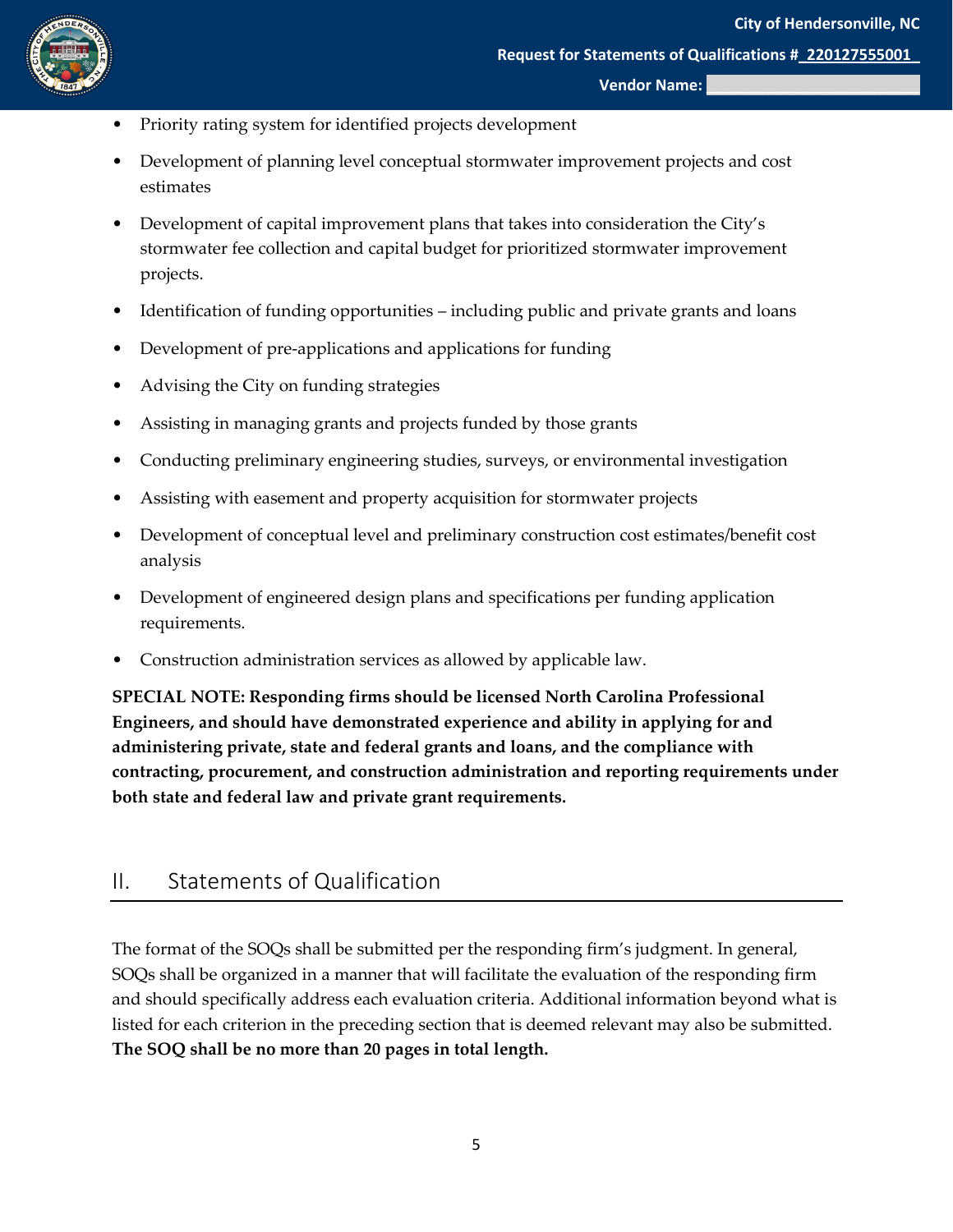

#### **Firm Information:**

- Firm name.
- Address of principal office where work will be performed.
- Phone number, website and e-mail information.
- Name and information of the individual who will be the City's primary contact and project manager.

#### **Proposed project team qualifications:**

- Provide a complete description of project staff in the form of a graphic organizational chart and a staffing summary that addresses individual roles and responsibilities.
- Provide a resume for each of the staff members that will be involved in this project. Identify the specific project manager, key personnel, and any sub-contractors proposed for this project. The project manager should have extensive experience in related work to this project, both in scope and extent. A resume of each member of the team is necessary and should detail relevant experience, length of service with the firm and job duties during his/her tenure, educational background, and professional background.
- Provide information as to your firm's ability to finish projects within budget and within the project time limits. Describe what other work commitments the proposed team has and state the time the team has to dedicate to Hendersonville.

#### **Project Approach and Management:**

- Provide a narrative of your firm's prior experience and qualifications. The narrative should contain information on projects similar to the comprehensive master plan and funding acquisition support requested by Hendersonville in this RFQ. Specifically, list similar studies that your firm has conducted for local governments in the North Carolina and the region. Provide documentation of relevant experience from projects of similar size and scope completed by the firm within the past five (5) years. This shall list the following as a minimum:
	- o Owner's name and contact information (mailing address, email addresses and
	- o phone numbers)
	- o Name, location and detailed description of the project
	- o Project start and completion dates
	- o Project budget
	- o Project staff and their role
- Provide a detailed description of the approach and process that your firm would use to complete the tasks outlined above. Include a response to the preliminary scope and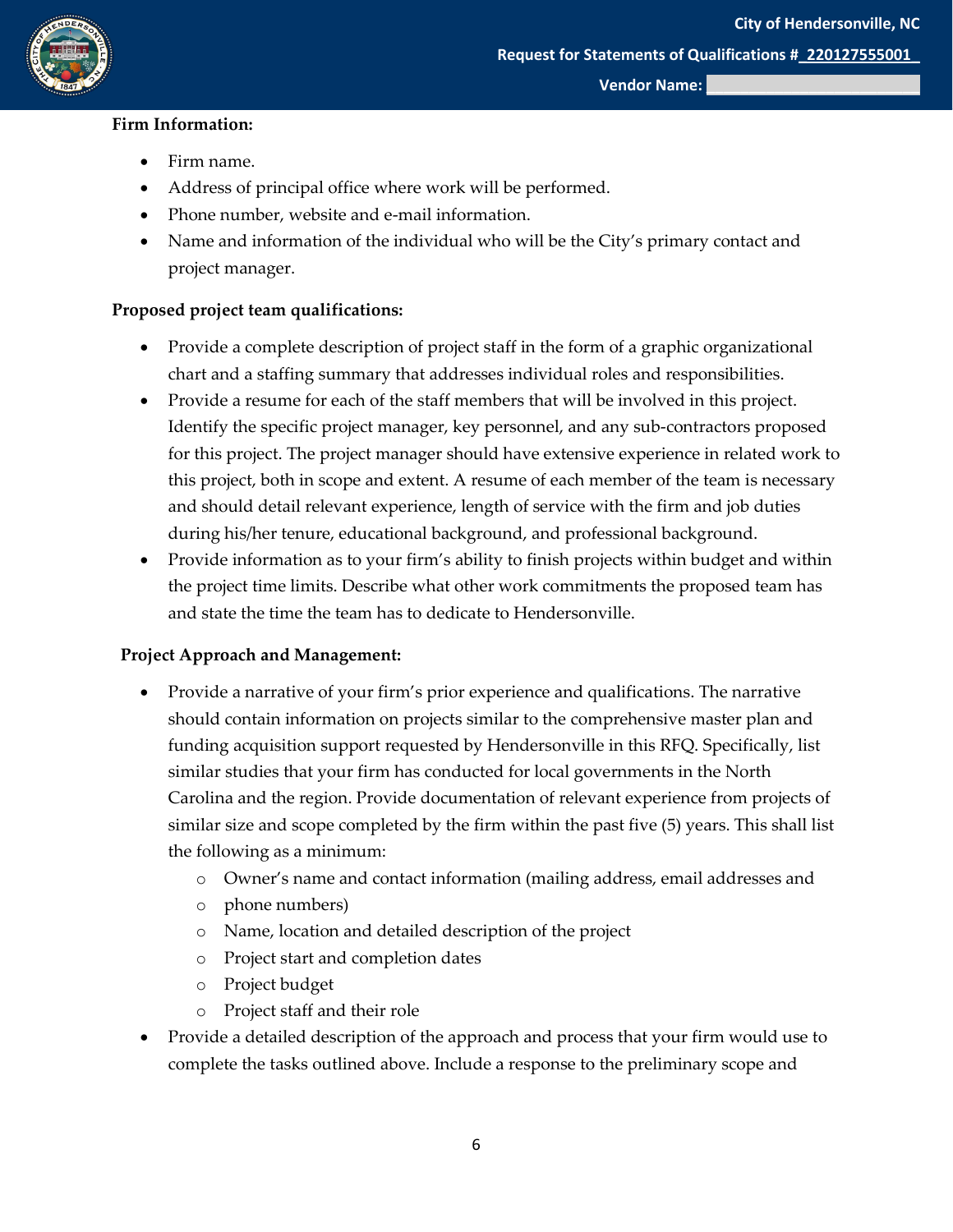

identify key risks, challenges and concerns anticipated and any mitigation steps to achieve successful on-time delivery.

#### **References:**

- Provide at least three (3) references that the City may contact to verify your qualifications, experience and involvement in the stated activities and projects. Job title, telephone numbers, e-mail address and a physical address for each reference listed should be included in your statement of qualifications.
- Provide at least three (3) references that the City may contact to verify your qualification, experience and success in applying for and administering private, federal and state grant funding.
- Provide at least three (3) references that the City may contact to verify your qualifications, experience and success in compliance with federal and state law requirements for contracting, procurement, and construction administration and reporting for federally funded projects.

#### **Fee Schedule:**

• Submit an hourly billing rate schedule for all personnel who will provide professional services for this project, which rate shall be guaranteed for at least one year.

### <span id="page-6-0"></span>III. Evaluation Criteria

Primary evaluation criteria and anticipated weights the City intends to utilize to select the best qualified firm, whose proposal will be most advantageous to the City, are listed below. Representatives of the City will read, review and evaluate the qualifications independently based on the evaluation criteria.

The following factors will be used in the initial evaluation process:

- A. Project Team Qualifications (30 points possible):
	- Experience in providing similar services of comparable size and complexity.
	- Appropriate experience and technical qualifications of the proposed team to provide services as described herein.
	- Recent experience of the project team providing professional services related to stormwater master planning and funding acquisition projects.
- B. Project Approach and Management (20 points possible):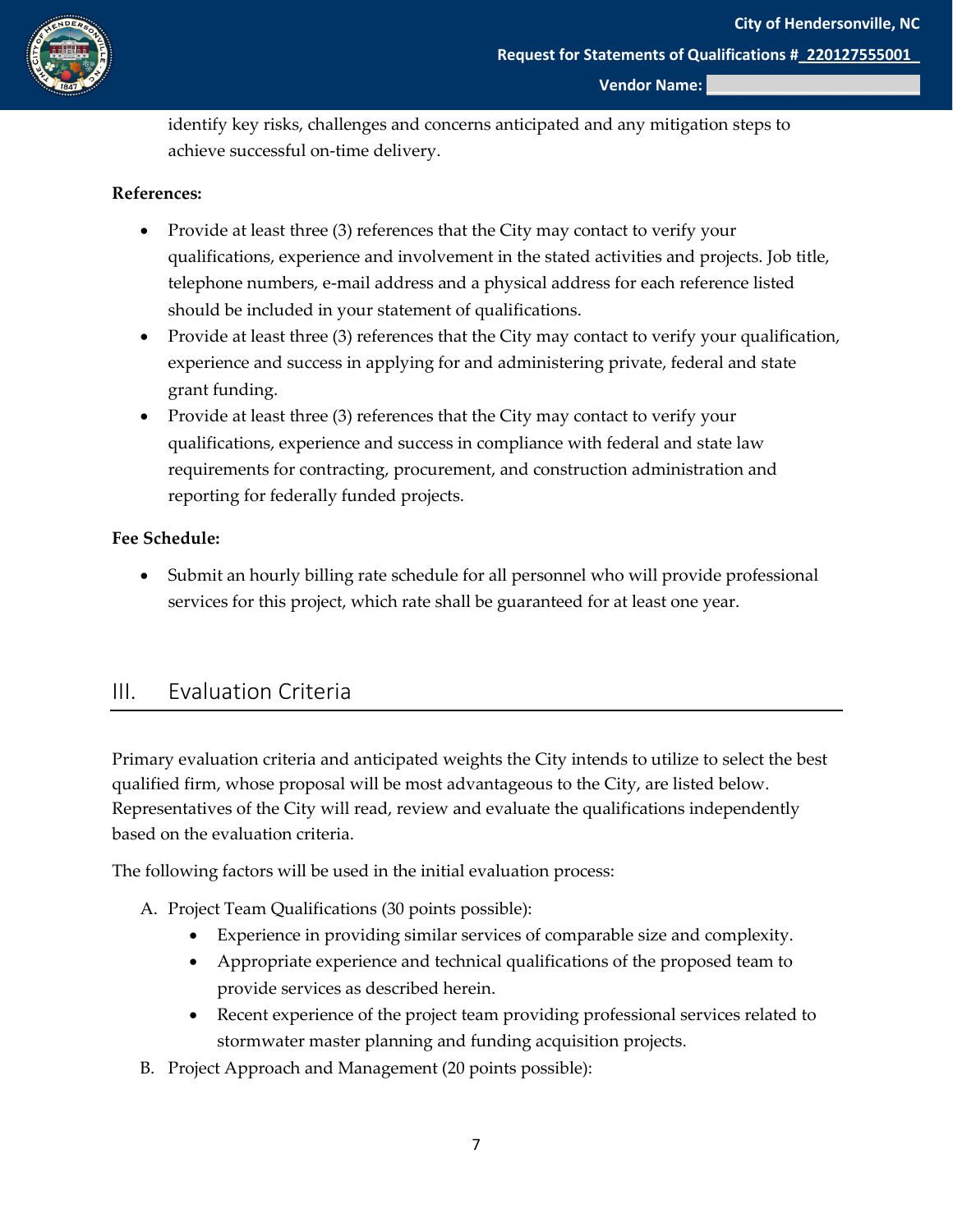

#### **Vendor Name:**

- Organizational structure of the proposed team defined line of communication and clearly defined roles for personnel.
- Ensure that the proper approaches are used for the project.
- Ensure the deliverables are accurate, thorough, and delivered on time.
- C. References (15 points possible)
	- Favorable responses from project references
- D. Experience and Qualifications Related to Private, Federal and State Grant Applications and Grant Administration (15 points possible)
	- Firm has demonstrated experience and qualifications to locate and apply for private, federal and state grant funding. Please note: while private grant funding experience is requested, federal and state grant funding experience is required as most projects are expected to funded through public grants.
	- Firm has demonstrated success in locating and securing federal and state grant funding for clients
	- Firm has demonstrated experience in federal and state grant administration for clients.
- E. Experience and qualification in compliance with contracting, procurement construction contract administration and reporting requirements under both federal and state law (15 points possible)
	- Firm has demonstrated experience and understanding of contracting, procurement, and construction administration and reporting requirements under both State and Federal law
- F. Ability to provide services within the City of Hendersonville in a timely Manner (5 points possible).
	- Firms with a principal office within an hour of Hendersonville NC will receive full points.

All submitting firms will be required to acknowledge in writing that if selected, compliance with the Uniform Guidance will be required in all aspects, including the selection of subcontractors and subconsultants. Contracting with a federally debarred firm is specifically prohibited. If awarded, all contracts with the chosen firm will incorporate all terms found in Appendix II of the Uniform Guidance. Bidders should familiarize themselves with the City's Uniform Guidance Procurement Policy, available at:

[https://library.municode.com/nc/hendersonville/munidocs/munidocs?nodeId=456131a88735e.](https://library.municode.com/nc/hendersonville/munidocs/munidocs?nodeId=456131a88735e) SOQs shall be submitted in PDF format via e-mail. Submissions must be emailed to Michael Huffman, Stormwater Administrator, Hendersonville, NC at [mhuffman@hvlnc.gov](mailto:mhuffman@hvlnc.gov) by 4:00 PM local time on Friday, July 1st, 2022. SOQs received after this deadline will not be considered. PDF files must contain the signatures of company representatives who are authorized to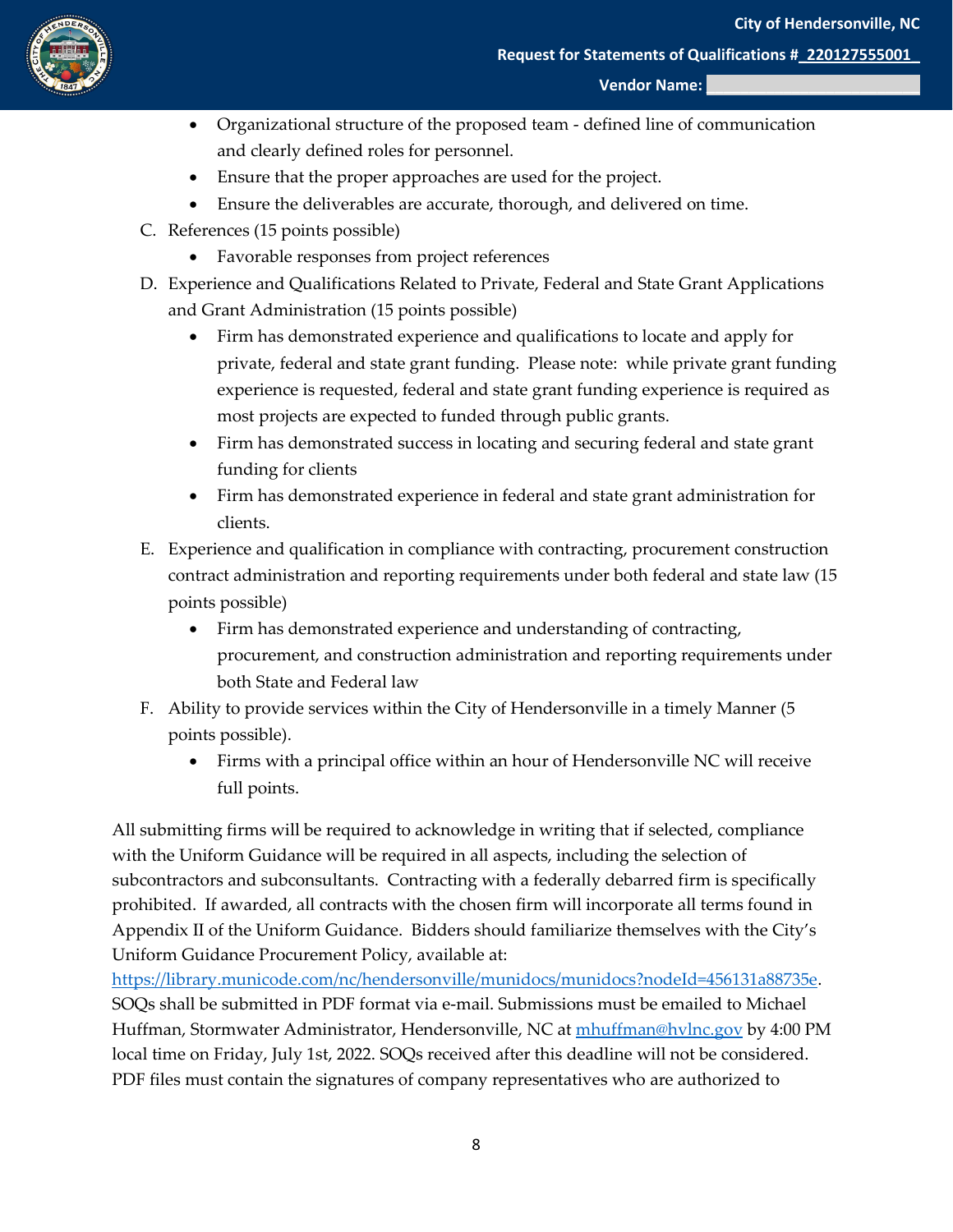

execute contracts on behalf of the firm. Questions regarding this request should be directed to Michael Huffman (email only) and will be accepted until Friday June 20<sup>th</sup>, 2022.

Maintaining the integrity of the RFQ process is of paramount importance for the City. Please do not contact members of the City or their staff regarding this contract until the award is presented for approval, other than the City's designated contact person.

The selected firm will be notified by telephone or e-mail on or before Friday July  $8<sup>th</sup>$ , 2022 and will be expected to enter into an agreement with the City for the stormwater master planning services as soon as possible after notification. In the event an agreement cannot be negotiated with the selected firm, negotiations with that firm will be terminated and initiated with the next best qualified firm. Contracts for other services included in the scope of services for this RFQ will be entered on a service-by-service basis, as the City determines the need for and decides to proceed with such service(s), and as the state and federal contracting requirements for such service(s) are determined based upon the funding/grant source.

The City reserves the right to select and enter into an Agreement with firm that in the City's opinion will be most advantageous to the City and is most qualified. The City will compensate the firm for services provided on the most appropriate basis determined at the time of the contract negotiations for each service as determined in the sole and absolute discretion of the City, and as required by terms of the applicable federal and state funding requirements, if any.

The City accepts no responsibility for expenses incurred during the preparation or delivery of SOQs. The City reserves the right to: reject any and all statements of qualification, select the firm most qualified for the referenced work, waive technical errors and informalities, and to accept the statement of qualification, which, in its sole judgment, best serves the public interest. In the event of limited response, the City also reserves the right to extend the submittal deadline as appropriate in order to assure a competitive procurement process.

It is the policy of the City that all original documents, reports, studies and other data produced as a direct result of the services performed under the contract shall become the property of the City. Copyrighting of material produced as a result of the services performed shall be in the City's name. Where licensed material is incorporated as an integral component of the services provided the firm shall register the City as a licensed user and shall provide the City with one complete copy of the licensed material.

It is the practice of the City to provide historically underutilized businesses an equal opportunity to participate in all aspects of its contracting and procurement programs and to prohibit discrimination against persons or businesses in pursuit of these opportunities. The City is an Equal Employment Opportunity Employer.